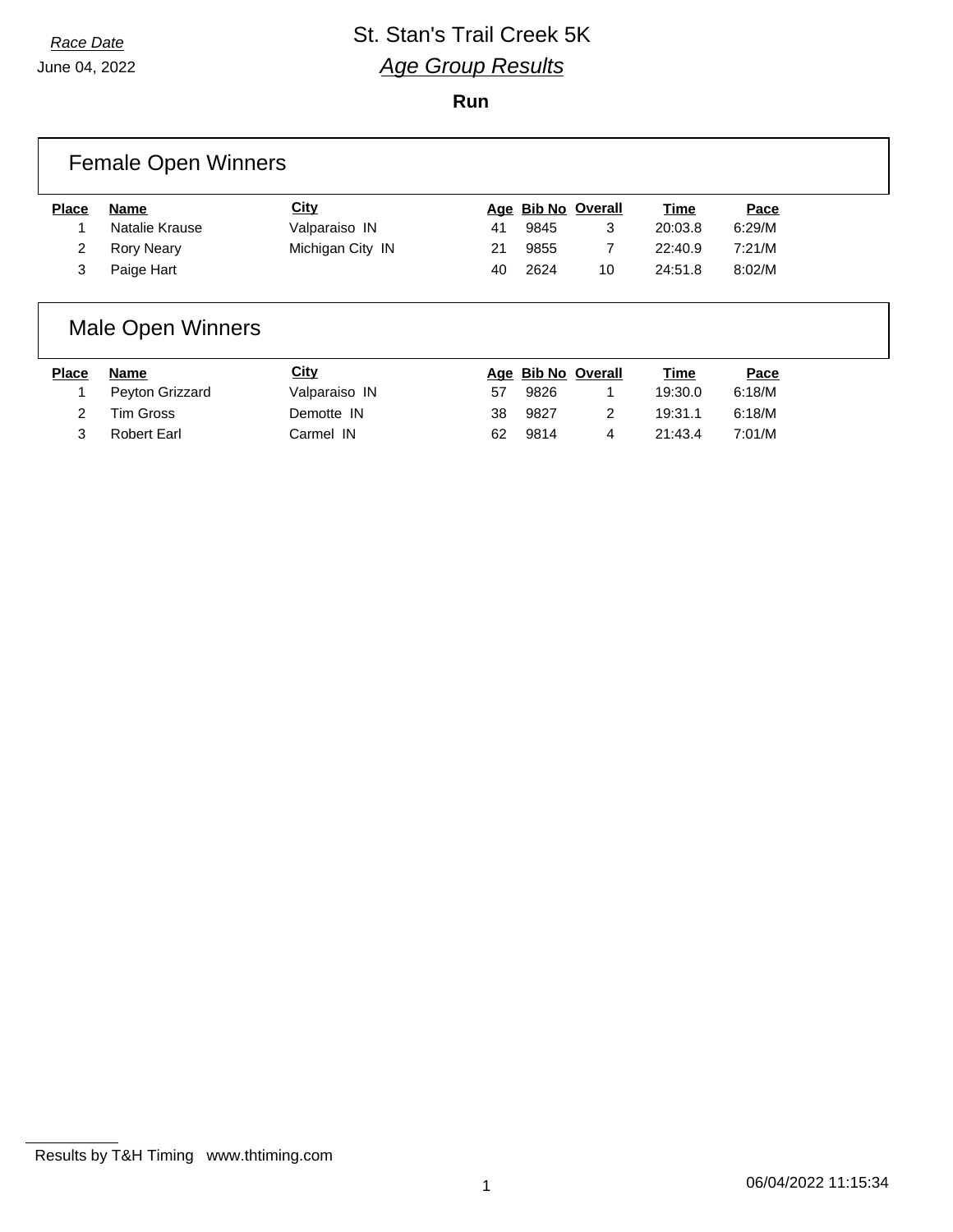June 04, 2022

## *Race Date* St. Stan's Trail Creek 5K *Age Group Results*

**Run**

|                | Female 14 and Under  |                  |    |      |                    |             |         |  |
|----------------|----------------------|------------------|----|------|--------------------|-------------|---------|--|
| <b>Place</b>   | Name                 | <b>City</b>      |    |      | Age Bib No Overall | <b>Time</b> | Pace    |  |
| 1              | Mara Parrish         | Granger IN       | 10 | 9856 | 13                 | 25:11.9     | 8:10/M  |  |
| $\overline{2}$ | <b>Jillian Downs</b> | Michigan City IN | 13 | 9812 | 44                 | 37:21.3     | 12:07/M |  |
| 3              | <b>Evalyn Downs</b>  | La Porte IN      | 12 | 9811 | 49                 | 43:31.0     | 14:06/M |  |
|                | Male 14 and Under    |                  |    |      |                    |             |         |  |
| <b>Place</b>   | <b>Name</b>          | <b>City</b>      |    |      | Age Bib No Overall | <b>Time</b> | Pace    |  |
| 1              | <b>Andrew Nilson</b> |                  | 13 | 2623 | 9                  | 24:30.3     | 7:56/M  |  |
|                | Female 15 to 19      |                  |    |      |                    |             |         |  |
| <b>Place</b>   | <b>Name</b>          | <b>City</b>      |    |      | Age Bib No Overall | <b>Time</b> | Pace    |  |
| 1              | Maria Keene          | Laporte IN       | 16 | 9840 | 17                 | 25:43.5     | 8:21/M  |  |
| $\overline{2}$ | Isabella Keene       | Laporte IN       | 16 | 9839 | 20                 | 25:51.1     | 8:23/M  |  |
|                | Female 20 to 29      |                  |    |      |                    |             |         |  |
| <b>Place</b>   | <b>Name</b>          | <b>City</b>      |    |      | Age Bib No Overall | <b>Time</b> | Pace    |  |
| 1              | Emma Keene           |                  | 21 | 9899 | 16                 | 25:31.7     | 8:17/M  |  |
| 2              | Morgan Sebert        | Michigan City IN | 27 | 9863 | 21                 | 26:36.8     | 8:37/M  |  |
| 3              | <b>Bridget Mark</b>  | Michigan City IN | 20 | 9848 | 34                 | 33:11.5     | 10:44/M |  |
|                | Male 20 to 29        |                  |    |      |                    |             |         |  |
| <b>Place</b>   | <b>Name</b>          | <b>City</b>      |    |      | Age Bib No Overall | <b>Time</b> | Pace    |  |
| 1              | Nate Marks           |                  | 22 | 9894 | 5                  | 22:09.0     | 7:10/M  |  |
| 2              | Mason Balsley        |                  | 26 | 9876 | 33                 | 32:46.7     | 10:36/M |  |
|                | Female 30 to 39      |                  |    |      |                    |             |         |  |
| Place          | <b>Name</b>          | <b>City</b>      |    |      | Age Bib No Overall | <b>Time</b> | Pace    |  |
| 1              | Katie Dilling        |                  | 33 | 9887 | 12                 | 25:03.6     | 8:06/M  |  |
| $\overline{2}$ | <b>Brandy Bogart</b> |                  | 30 | 9895 | 23                 | 27:12.2     | 8:49/M  |  |
| 3              | Kristen Wozniah      |                  | 30 | 9897 | 25                 | 27:27.1     | 8:53/M  |  |
| 4              | Lauren Sheehan       | Beecher IL       | 30 | 9864 | 42                 | 37:05.4     | 11:59/M |  |
| 5              | Sara Jachura         | La Crosse IN     | 34 | 9837 | 54                 | 1:04:04.4   | 20:48/M |  |

Results by T&H Timing www.thtiming.com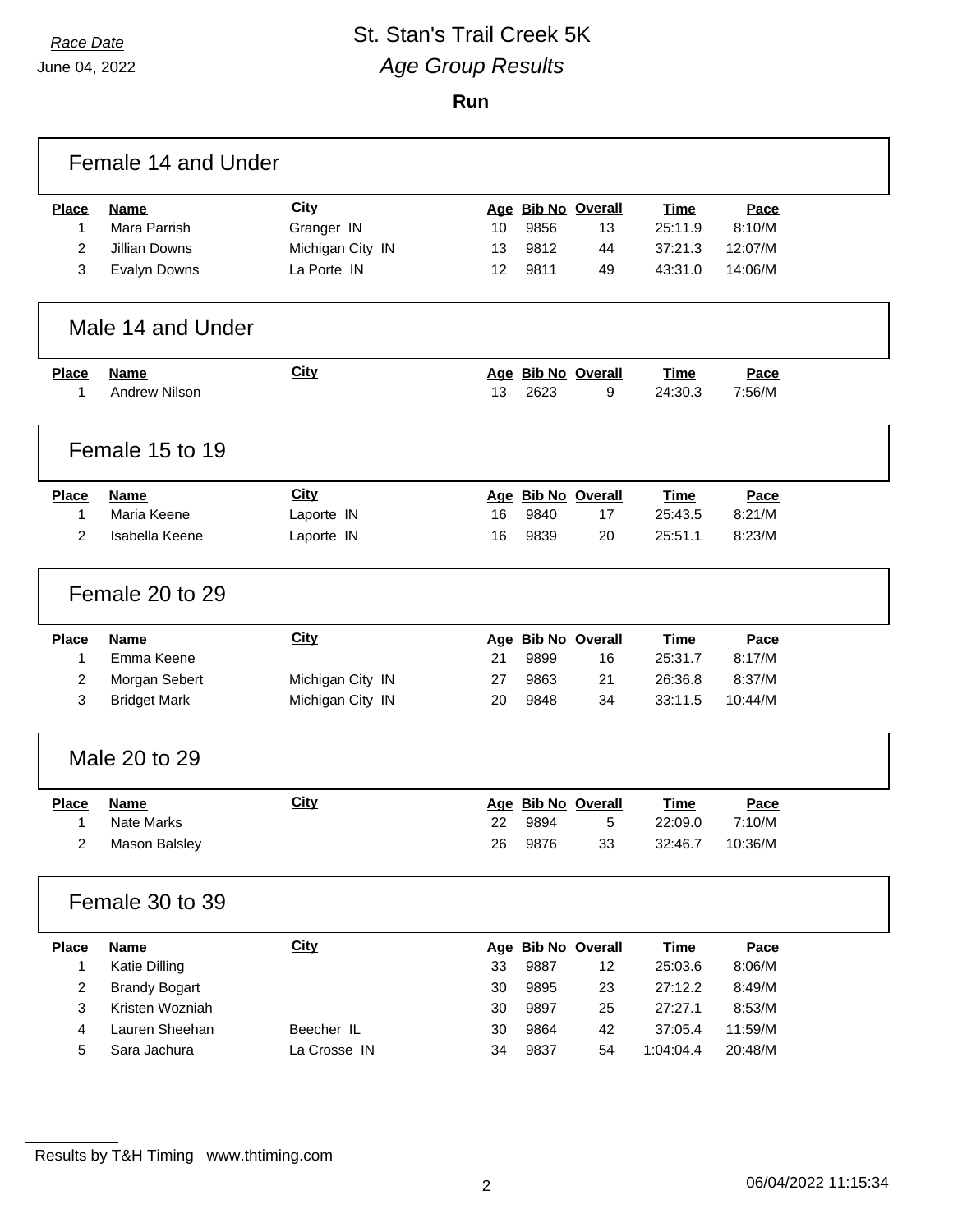June 04, 2022

# *Race Date* St. Stan's Trail Creek 5K *Age Group Results*

**Run**

|                | Male 30 to 39        |                  |    |      |                    |             |         |  |
|----------------|----------------------|------------------|----|------|--------------------|-------------|---------|--|
| <b>Place</b>   | <b>Name</b>          | <b>City</b>      |    |      | Age Bib No Overall | <b>Time</b> | Pace    |  |
| 1              | Jacob Kniola         |                  | 33 | 9883 | 48                 | 40:40.0     | 13:08/M |  |
| $\overline{2}$ | Ben Moskovich        | Michigan City IN | 37 | 9854 | 56                 | 1:10:27.9   | 22:51/M |  |
|                | Female 40 to 49      |                  |    |      |                    |             |         |  |
| <b>Place</b>   | <b>Name</b>          | <b>City</b>      |    |      | Age Bib No Overall | <b>Time</b> | Pace    |  |
| 1              | Amy Dolbeare         | La Porte IN      | 49 | 9810 | 29                 | 29:44.7     | 9:38/M  |  |
| $\overline{a}$ | Jamie Miller         | La Porte IN      | 41 | 9852 | 32                 | 32:09.6     | 10:26/M |  |
| 3              | Roxanne Wingard      |                  | 42 | 9892 | 40                 | 36:41.1     | 11:53/M |  |
| Male 40 to 49  |                      |                  |    |      |                    |             |         |  |
| <b>Place</b>   | <b>Name</b>          | <b>City</b>      |    |      | Age Bib No Overall | <b>Time</b> | Pace    |  |
| 1              | <b>Charlie Keene</b> |                  | 40 | 9898 | 15                 | 25:30.1     | 8:17/M  |  |
| 2              | <b>Todd Brown</b>    | Knox IN          | 48 | 9804 | 19                 | 25:48.0     | 8:21/M  |  |
| 3              | Peter Pizarek        | Trail Creek IN   | 49 | 9858 | 26                 | 28:38.7     | 9:17/M  |  |
|                | Female 50 to 59      |                  |    |      |                    |             |         |  |
| <b>Place</b>   | <b>Name</b>          | <b>City</b>      |    |      | Age Bib No Overall | <b>Time</b> | Pace    |  |
| 1              | Kara Potter          | Chesterton IN    | 52 | 9859 | 22                 | 26:56.2     | 8:44/M  |  |
| $\overline{2}$ | Jackie Fultz         | Holly MI         | 57 | 9819 | 27                 | 28:57.6     | 9:22/M  |  |
| 3              | Marianne Groth       | St. Joseph MI    | 58 | 9828 | 35                 | 33:51.9     | 10:57/M |  |
| 4              | <b>Stacy Flowers</b> | Grand Blanc MI   | 56 | 9817 | 50                 | 44:11.5     | 14:19/M |  |
| 5              | <b>Betsy Greer</b>   | Chicago IL       | 59 | 9822 | 52                 | 49:38.4     | 16:03/M |  |
|                | Male 50 to 59        |                  |    |      |                    |             |         |  |
| <b>Place</b>   | <b>Name</b>          | City             |    |      | Age Bib No Overall | <b>Time</b> | Pace    |  |
| 1              | <b>Todd Bailey</b>   | Argos IN         | 54 | 9801 | 6                  | 22:35.6     | 7:18/M  |  |
| 2              | Ian Nilson           |                  | 50 | 9900 | 8                  | 24:19.4     | 7:53/M  |  |
| 3              | Johnny Stimley       | Michigan City IN | 52 | 9867 | 11                 | 24:55.7     | 8:03/M  |  |
| 4              | <b>Terry Parrish</b> | South Bend IN    | 50 | 9857 | 14                 | 25:15.6     | 8:12/M  |  |
| 5              | <b>Robert Strebe</b> | La Porte IN      | 52 | 9868 | 18                 | 25:44.2     | 8:21/M  |  |
| 6              | Michael Greer        | Chicago IL       | 59 | 9823 | 41                 | 36:42.6     | 11:53/M |  |
|                |                      |                  |    |      |                    |             |         |  |

Results by T&H Timing www.thtiming.com